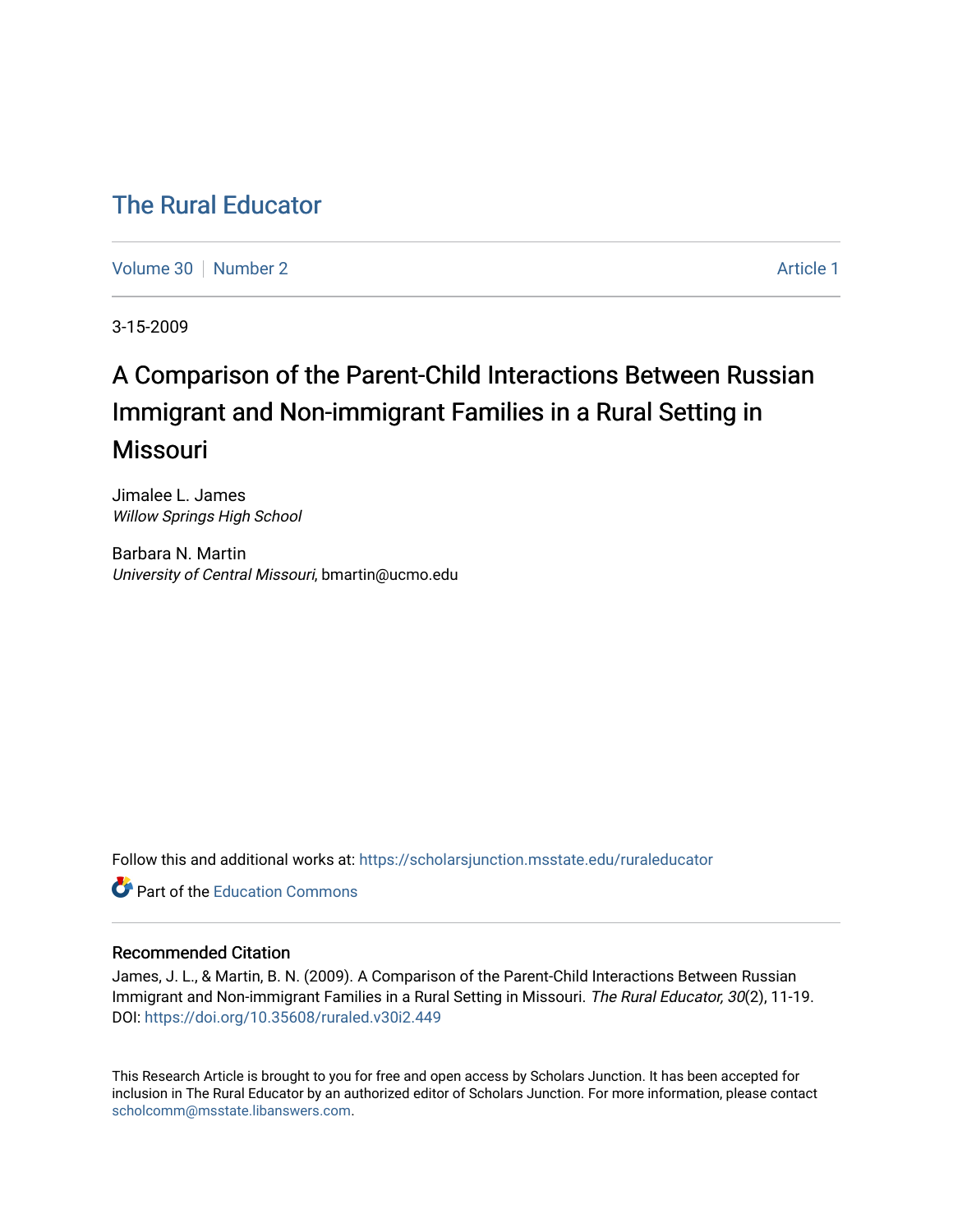James, J. L. & Martin, B. N. (2009). A comparison of the parent-child interactions between Russian immigrant and non-immigrant families in a rural setting in Missouri. *The Rural Educator, 30*(2), 11-19.

### **A Comparison of the Parent-Child Interactions Between Russian Immigrant and Non-immigrant Families in a Rural Setting in Missouri**

**Jimalee L. James**

*Willow Springs High School Willow Springs, MO* 

#### **Barbara N. Martin**

*University of Central Missouri* 

*The purpose of this study was to compare the parent/child interactions between Russian immigrant and non-immigrant families in a rural Missouri school setting. A questionnaire was administered to 30 American families and 30 Russian immigrant families. Data concerning developmental level upon kindergarten entry were gathered from kindergarten screening protocols. Findings revealed that there were significance differences between the two sets of parents for the twelve literacy activities. Also significant differences were found regarding developmental levels between children who received Head Start as compared to those who attended preschool. Implications for early childhood literacy programs and the development of preschool language immersion programs within rural settings are significant. Also implications regarding understanding other ethnicities and cultures by rural educators are important.*

 In rural areas, immigration accounted for 31% population growth between 2000 and 2004 (Johnson, 2006). Smith-Davis (2004a) noted that language-minority students are the fastest-growing population in public schools. Between 1991 and 1999, the number of language minority children grew from eight to 15 million (Smith-Davis, 2004b). Almost onefifth of the population in the United States lives in a household where a second language is spoken (Davis-Wiley, 2002). Immigrant families, who may remain in one area, form a new diverse student body bringing challenges for rural school personnel in meeting the needs of all students within their care (Ashbaker & Wilder, 2006). Additionally, rural schools face an increasing number of migrant workers, immigrants, and families in poverty (Beeson, 2001) thus as second language learners are thrust into the mainstream rural classrooms, effective communication becomes important. When immigrant students arrive in rural school communities, the language and literacy practices that they possess often vary drastically from those required by the school (Hawkins, 2004). Sturtevant (1998) noted that language minority learners are a "highly diverse population with diverse needs" (p. 73). Furthermore, a positive relationship has been found between the home literacy environment and children's reading skills and knowledge at kindergarten entry (Burgess, Hecht, & Lonigan, 2002). Kim and Mahoney (2004) found that a child's development is moderately correlated with their mother's level of responsiveness. Additionally, Nord, Lennon and Westat

(1999) discovered differences in families' participation in literacy activities based on race and ethnicity.

 Although there have been numerous studies conducted regarding the importance of family literacy activities and their influence on the reading skills of children of kindergarten entry age, no significant body of research has investigated the parent-child interactions of Russian immigrant and American parents in a rural setting. This investigation was conducted due to the influx of Russian immigrants into this small rural school district in the heart of the Ozark Mountains. The administration of this school district located in south-central Missouri sought to examine the literacy needs of the Russian population within the district with the goal of providing appropriate preschool services to all families. At the present time, preschool children in the district are being served through the existing preschool and the Head Start programs; however, many Russian families are not fully using the resources available and the school district personnel wanted to know why. The research questions that guided this descriptive study were: Is there a difference in the parent-child interactions between children whose parents are Russian immigrants and children of American parents? If so, what are those differences? Is there a difference in the developmental level upon entering kindergarten of children receiving preschool services (i.e., Head Start, preschool) among Russian immigrant families compared to American families?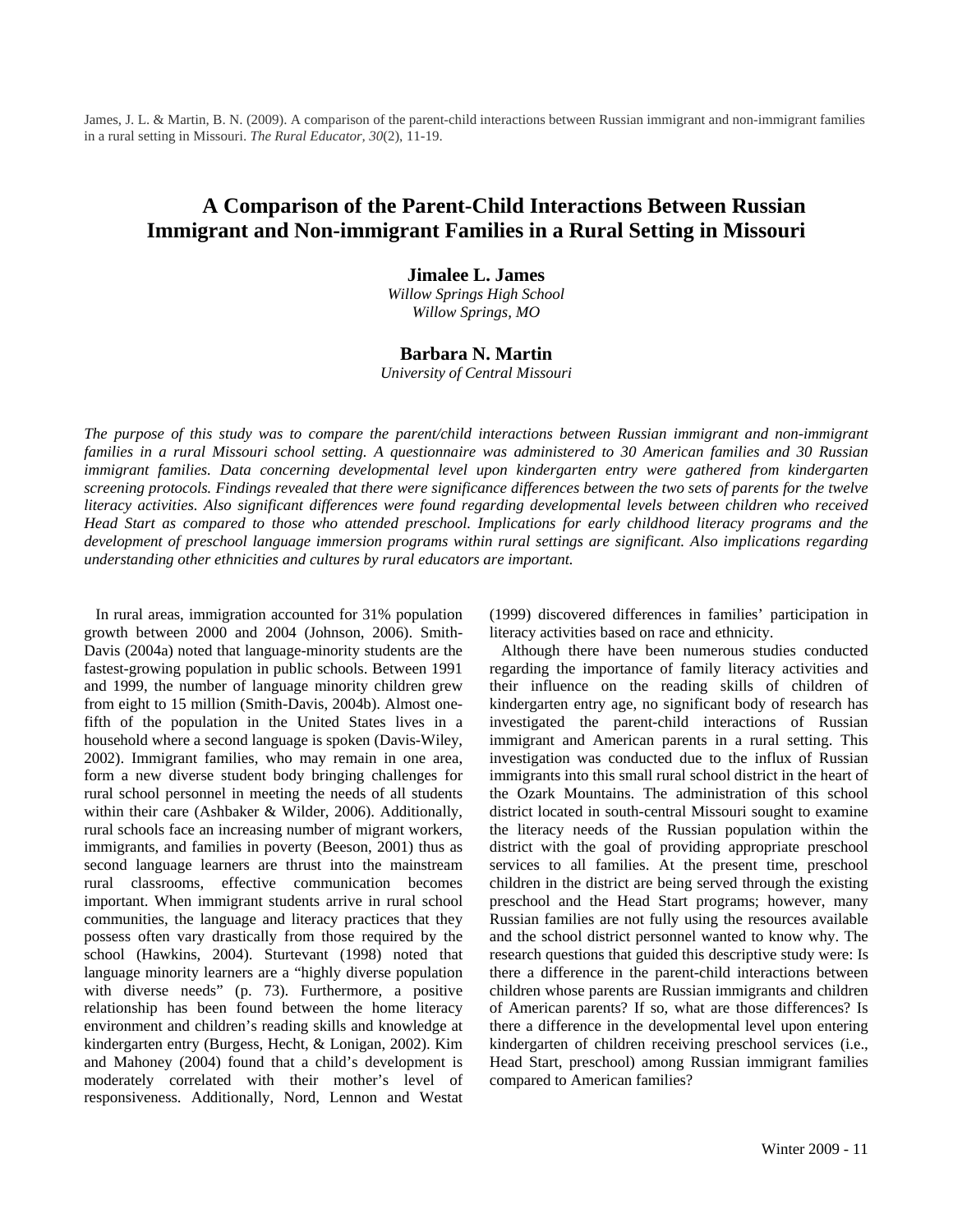#### **Conceptual Underpinning**

 In recent years, the majority of new immigrants to the United States have settled in rural areas, creating unique challenges for school district personnel (Ashbaker & Wilder, 2006). As the  $21<sup>st</sup>$  century begins, the challenge for American schools thus lies in the moral and ethical responsibility to change past educational perceptions to ensure that accommodations are made and new immigrants' needs are met in all rural classrooms (Davis-Wiley, 2002). With this diverse population come diverse needs. These students are often classified as English Learners or "ELs" and require special assistance from their teachers and schools to meet rigorous academic content standards while also learning English (Gandara, Maxwell, & Driscoll, 2005). In fact these authors noted that "The challenge most often cited by rural K-6 teachers (27%) centered on their struggles to communicate with, connect to, and understand students' families and communities" (p. 29).

 Ashbaker and Wilder (2006) noted, "Rural schools face challenges that are unique to rural areas in meeting the wide range of needs of all their students, including students with disabilities, students with low socioeconomic status (SES), immigrant students, and those who are English language learners and in recruiting and retaining highly qualified special education staff who can meet the challenges" (p. 14). Immigrant children often have experienced poverty, interrupted schooling, and have achieved varying degrees of English proficiency (Sturtevant, 1998). Smith-Davis (2004a) explained that parental involvement of immigrant parents in their children's school experiences might be hindered as a result of lack of language mediation. Grant and Wong (2003) argued that the literacy skills of English Language Learners (ELL) must be met in order for the growing language minority population to achieve educationally at a rate comparable to native English speakers. Hawkins (2004) noted that the second language is a system of "words and forms" and that language learners must create a way to organize and use the new language. Additionally, immigrant children learn quickly that it is unacceptable to be different and therefore, make every effort to avoid speaking their native language. The lack of cultural assimilation or experiences often hinders English language learners as they struggle to learn how and when to use new words (Chamness & Endo, 2004).

 Research also confirms the importance of home environments and preschool literacy experiences (Holloway, 2004). Nord, Lennon and Westat (1999) reported, "Children begin the process of learning to read long before they enter formal schooling" (p.1). Molfese, Modglin, and Molfese (2003) conducted an examination of the role of environment in the development of reading skills of preschool children and confirmed earlier findings that both home and SES influence intelligence scores of children. Young (2003) also has suggested that family literacy services that focus on helping immigrant families' results in improving their education, supporting their child's learning, and ultimately develops a connection with the American school system. Along with Carter (2004) who found that through collaboration, immigrant parents began to understand the importance of conforming to the school's expectations, while teachers began to recognize the strengths within the culturally diverse families.

Jensen (2006) argued that:

The impact of immigration can, and often is, more acutely felt in rural communities than big cities, even if the absolute numbers of new comers may be much smaller. The social and economic infrastructures of rural places are often ill-prepared to handle even comparatively modest increases, and significant inflows can quickly overwhelm. In small places, even numerically modest increases can represent a large increase in population  $growth''(p. 7)$ 

Additionally, school personnel often misunderstand cultural differences in attitudes regarding childcare and childrearing and immigrant parents may be hesitant to accept intervention (Smith-Davis, 2004a). Rural educators frequently struggle with immigrant students who are second language learners. Often the values of traditional schooling conflict with rural cultural values resulting in classrooms of unmotivated, disengaged, and sometimes disruptive students (Davis-Wiley, 2002). Davis-Wiley added that typical rural classroom teachers in the United States are white and monolingual with English being their first and only language and are not prepared to teach children who are bilingual. Also, teachers in rural schools are less likely to meet the mandate for "highly qualified teacher" (U.S. Department of Education, 2003). Eady and Zepeda (2007) reported that many rural school districts are not in close proximity to universities where teachers could receive the "expert" consultation and appropriate professional development (p. 6). Conversely, the research did identify benefits to leaders and teachers in small, rural communities. Among the positive aspects cited were the opportunities to develop close relationships among the staff, students and community (Beaulieu & Israel, 2005). Such interactions contribute to development of social capital with all stakeholders.

 Therefore, the focus of this study was to examine the parent-child interactions of parents of Russian immigrant and non-immigrant parents and their children in a rural setting. The findings from this study were specifically utilized to provide insight to the administration of a rural school district in meeting the literacy needs of a Russian population within the district and ultimately help the district plan for meeting the challenges of more diverse populations in the future.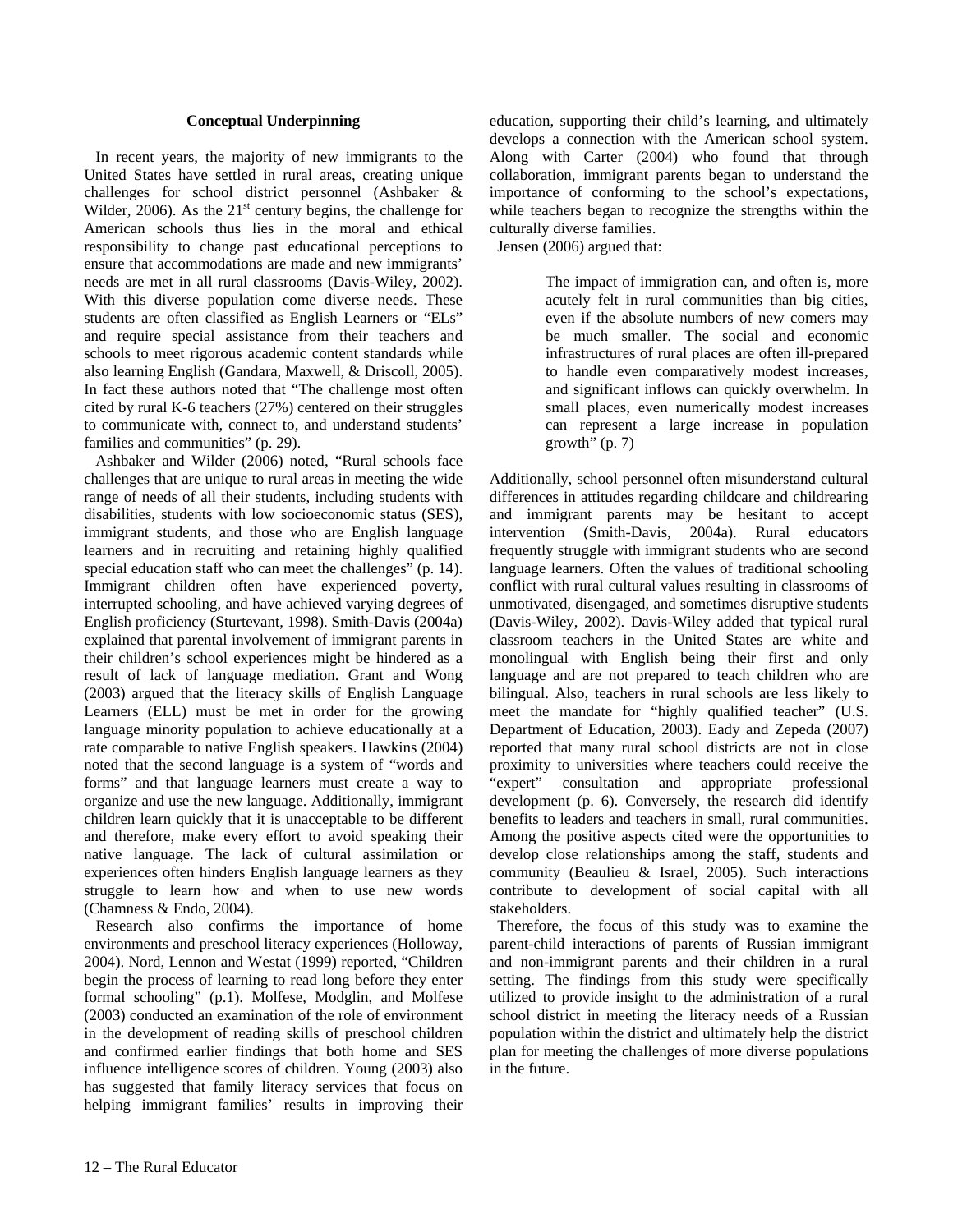#### **Methodology**

#### *Participants*

 A purposefully selected group of 30 Russian immigrant parents and a randomly selected group of 30 non-immigrant parents from one rural Midwest school district were used in this study. The district is located in a rural setting in Missouri with a student enrollment of 1,421. Over fifty-nine percent of the district's students are eligible for free or reduced lunch prices. Graduation rate for this district during the 2005 school year was 64.5 percent, while the student teacher ratio is one to eighteen (Department of Secondary and Elementary Education (DESE), 2007). The district student population is 97.8% white, with a Russian minority population (4%) increasing in just the last five years. The most common places of birth for these Russian born residents are Murmansk (12%) and Arkhangel'sk (12%) along the Barents Sea. The Russian population presents unique challenges for the school district. As English is not their first language, communication issues are often identified as a primary concern when dealing with this population. Bi-lingual school personnel are not common, leading to reliance on translators and translations services outside of the county. Communication barriers combined with the culture's desire for privacy contribute also to this population's avoidance of early childhood education. Additionally 90 kindergarten screening protocols from the 2004-05 school year were collected. Return rate of the parent-child interaction questionnaire from the Russian speaking parents and the English speaking parents was an overall return rate of 66% of the questionnaires completed and returned (see Table 1).

#### **Table 1**

*Return rate of parental questionnaires* 

|                                  | Number of<br><b>Questionnaires Distributed</b> | Number of<br><b>Questionnaires Returned</b> | Return Rate |
|----------------------------------|------------------------------------------------|---------------------------------------------|-------------|
| <b>Russian Immigrant Parents</b> | 30                                             | 17                                          | 57%         |
| <b>Non-Immigrant Parents</b>     | 30                                             | 23                                          | 77%         |

*Note*:  $N = 40$  parents, 17 Russian immigrant and 23 American

#### *Data Collection*

 A quantitative descriptive design was selected in order for these researchers to achieve as great an understanding of the parental child interactions with the minimal intrusion. The Likert-type questionnaire for this study was formulated based on literacy and parent-child interaction information gathered through the literature review and was translated into the Russian language to accommodate immigrant participants (Russian parents) of the study ( $7=$  highly frequent to  $1=$  never). The questionnaire was administered to all of the parents of preschool age students in the district. To achieve content validity, the literature review provided information describing the various literacy components that comprise an effective program and were included in the instrument. Nord, Lennon, and Westat (1999) noted that reading and storytelling stimulate a child's imagination, increase their vocabulary, and provide information about the world around them. Children who are read to become better readers and perform better in school (Snow, Burns, & Griffin, 1998). Mikulecky (1996) discussed the merits of conversation in addition to reading to children and the role conversation and explanatory talk plays in predicting a child's later reading achievement. The survey consisted of 25 items and had an alpha coefficient of .69, through testretest. The lowest and highest subscale correlation was .41 and .79, respectively. The validity of the instrument was strengthened based on a comparison of a similar instrument utilized by the Goodling Institute for Research in Family Literacy. Data were also gathered from the 90 kindergarten screening protocols to determine developmental level upon kindergarten entry and identification of preschool experiences, if any.

#### *Data analysis*

 In an effort to determine if a significant difference exists in parent-child interactions of Russian immigrant families compared to non-immigrant families, a mean and mean difference were found for each subgroup and then compared to each other through a *t-test* analysis to determine whether means are significantly different at a selected probability level (Gay, 1996). A critical value of *p<*.05 was used to determine statistical significance. The kindergarten screening protocols were reviewed for students enrolled in kindergarten during the 2004-05 school year. Data were gathered regarding developmental level upon kindergarten entrance and participation in early childhood programs.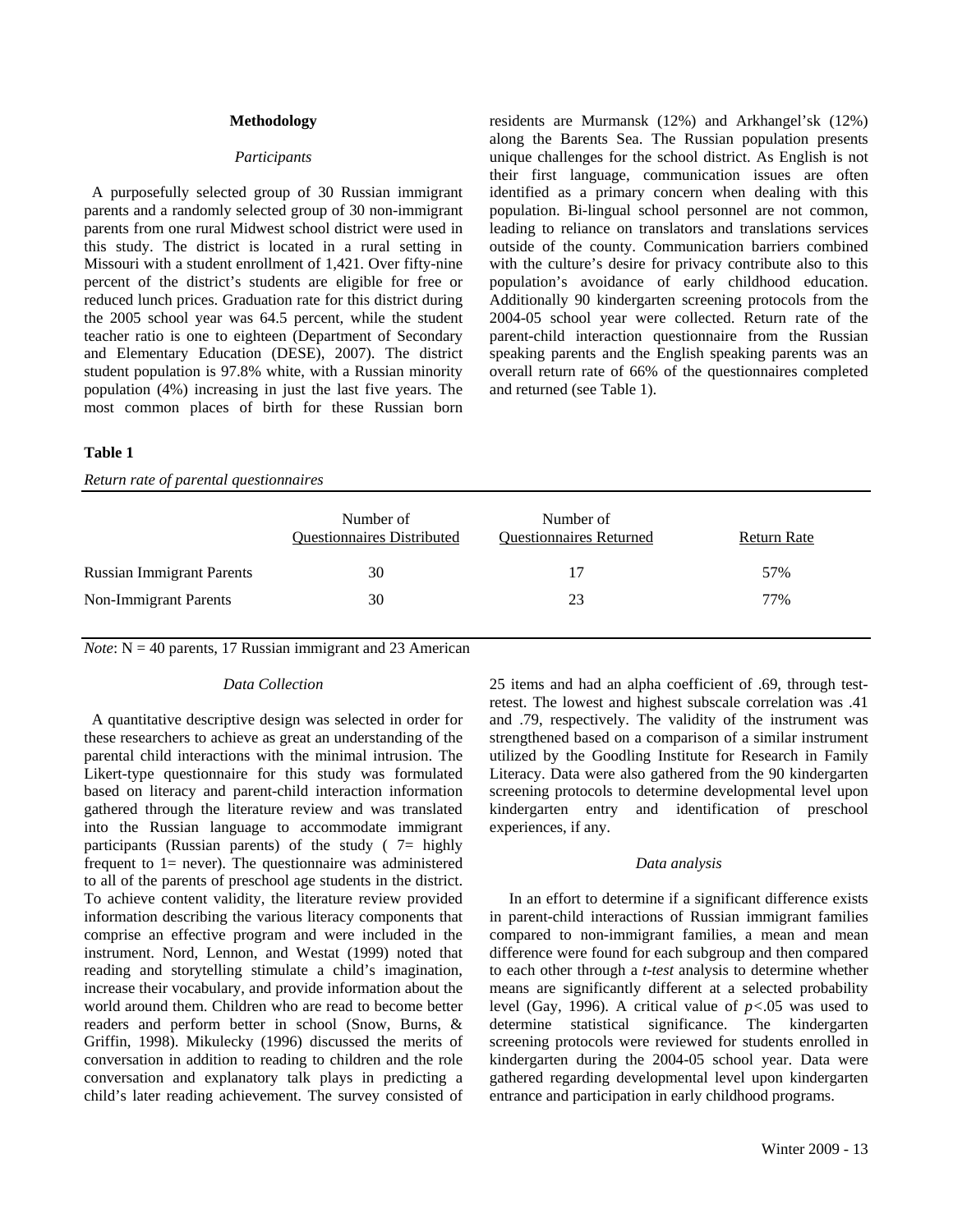#### *Limitations*

 Due to a limited sample, some error may exist within this study. In addition, the limited availability of kindergarten screening data and the small number of Parent-Child Interaction Questionnaires returned narrowed the statistical analysis. While the authors provided various interpretations of the data, additional explanations may exist due to limitations listed. Thus the findings of this study are framed within these limitations.

#### **Findings**

#### *Demographics*

 In an effort to better understand the population included in this study, demographic information is provided. Results of the questionnaires returned indicated that 44.8% of the fathers had a  $12<sup>th</sup>$  grade education compared to 32.5% of the mothers. None of the Russian immigrant fathers who responded indicated any education beyond 12<sup>th</sup> grade, while the Russian immigrant mothers indicated a slightly higher level of education. The majority of the families (82.2%) had three children, and the number of children per family was closely associated to the size of non-immigrant families. The median household income for the families was \$19,894 with less than 15% of the parents having earned a college degree.

#### *Differences in parent-child interactions*

 This study sought to determine if there were differences in the parent-child interactions between children whose parents are Russian immigrants and children of American parents and if so, what are those differences? Thus the means of the participants regarding literacy activities in the home were analyzed using a comparison of means. For the twelve literacy activities that were assessed, the mean for nonimmigrant English speaking participants ranged from 1.16 (days during the past month visited the library) to 6.33 (days per week the child looked at or played with books). The English speaking parents noted that they helped their children make connections with books to life experiences (*M*= 4.77) and pointed out words in the environment more frequently (*M*=4.86). Furthermore, this set of parents reported more math activities (*M*=5.05) and use of nursery rhymes (*M*=5.33).

 The mean for the Russian immigrant participants ranged from 2.00 (days during the last week words in the child's environment were pointed out), to 5.86 (days during the past week books were read with the child) (see Table 2). Additionally these parents reported that they visited the library more (*M*=3.00) and read to their children (*M*=5.86) just as often as the English speaking parents (*M*=5.74). These parents also allowed their child to turn the pages of the book and to learn new words in a book at the same rate as the English speaking parents.

#### **Table 2**

*Means and standard deviation of parent-child interactions in the home* 

|                                                                |      | English |       | Russian |    |           |
|----------------------------------------------------------------|------|---------|-------|---------|----|-----------|
|                                                                | Mean | N       | SD.   | Mean    | N  | <b>SD</b> |
| Number of days read books/week                                 | 5.74 | 23      | 1.484 | 5.86    | 17 | 1.676     |
| Allowed child to help turn pages                               | 5.61 | 23      | 1.270 | 5.71    | 17 | 1.604     |
| Asked child questions about book                               | 5.61 | 23      | 1.500 | 5.14    | 17 | 1.345     |
| Helped child learn new words in book                           | 4.96 | 23      | 1.522 | 5.00    | 17 | 2.160     |
| Helped child make connections $w / \text{book} \&$ experiences | 4.77 | 22      | 1.631 | 3.50    | 16 | 2.258     |
| Days/week child played/looked at books                         | 6.33 | 21      | 0.966 | 5.67    | 16 | 1.633     |
| Days/month visited library                                     | 1.16 | 19      | 1.344 | 3.00    | 16 | 2.000     |
| Days/week writing activities                                   | 2.62 | 21      | 1.687 | 2.17    | 16 | 1.722     |
| Days/week words in environment                                 | 4.86 | 21      | 1.797 | 2.00    | 16 | 1.897     |
| Days/week songs/rhymes                                         | 5.33 | 21      | 2.153 | 3.00    | 15 | 1.225     |
| Days/week math activities                                      | 5.05 | 21      | 1.910 | 2.83    | 16 | 1.602     |
| Days/week discuss t.v./videos                                  | 4.10 | 21      | 2.343 | 2.17    | 16 | 2.858     |
|                                                                |      |         |       |         |    |           |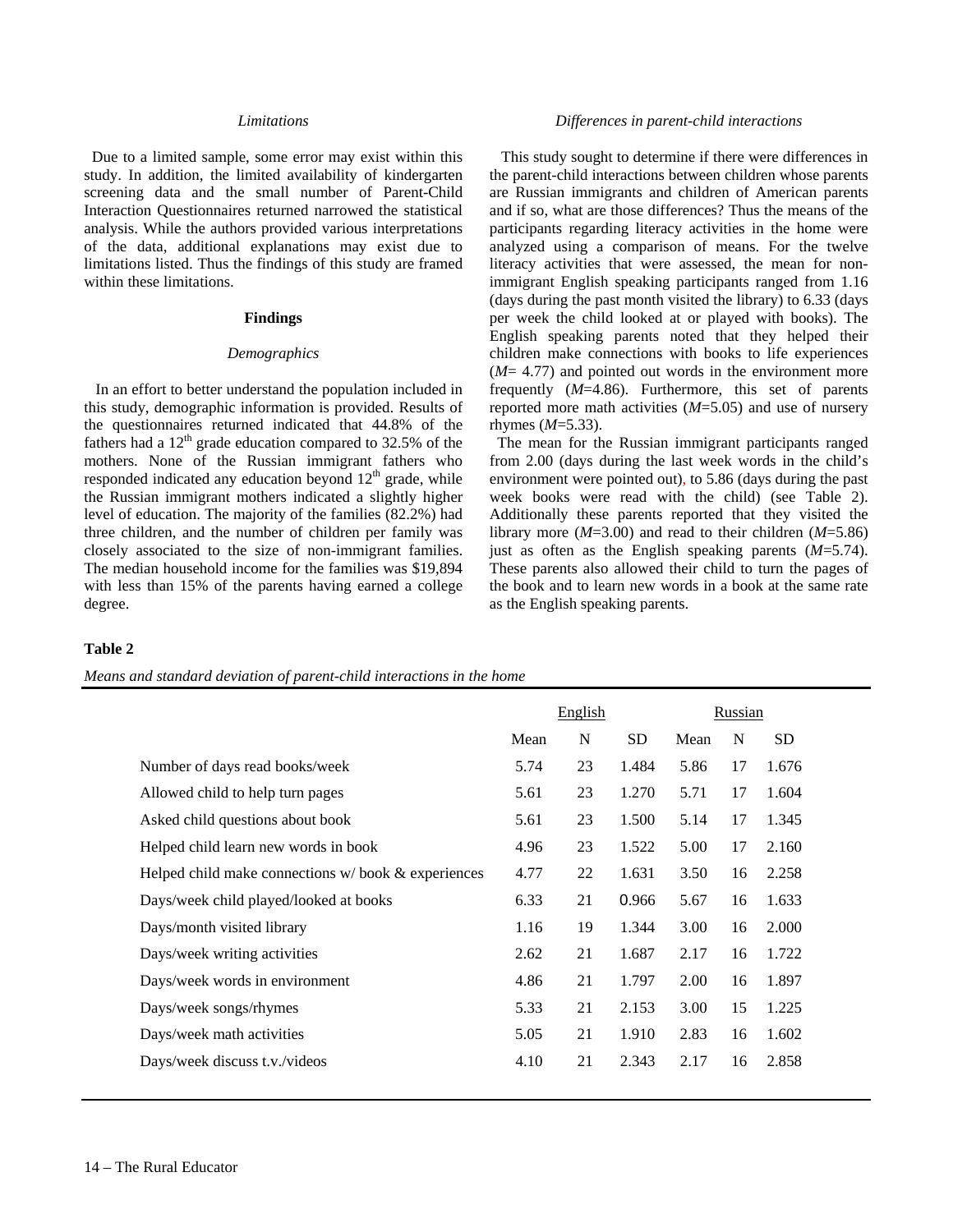Thus the data set revealed that there are cultural differences that resulted in dissimilar ways in which parents provided literacy activities to their children. The American parents helped their children make connections between books and experiences. They also discussed words in the child's environment, sung songs and nursery rhymes and connected reading with math activities more than the immigrant parents. However, the Russian immigrant families indicated visits to libraries and other facilities where books are available almost three times more often than their English-speaking counterparts. They also helped their child with new words and read as often to their children as the non-Russian parents. One caveat to note is that while it was not significant, Russian families are

reading more books to their children, while American parents see the use of the TV or videos as a means to enhance literacy for their children. Finally, it should be noted that neither group of parents were providing sufficient writing activities at home for their preschool age children.

 An Independent Samples *t*-test (See Table 3) substantiated a statistical significance difference was present for the days per month the Russian immigrant families visited the library as compared to the non-Russian families (*p*=.007). Other significant differences between the two sets of parents were that the English speaking parents pointed out or used the words from school in the environment more (*p*= .003) and also used songs or nursery rhymes more frequently  $(p=.038)$ .

#### **Table 3**

*Means and standard deviation of parent-child interactions in the home* 

|                                              |             | Levene's Test for<br><b>Equality of Variances</b> |          |          | t-test for Equality of Means |                      |                    |  |
|----------------------------------------------|-------------|---------------------------------------------------|----------|----------|------------------------------|----------------------|--------------------|--|
|                                              |             | ${\bf F}$                                         | Sig.     | t        | df                           | Sig.<br>$(2-tailed)$ | Mean<br>Difference |  |
| Number of days read books/week               | <b>EVA</b>  | 0.038                                             | 0.848    | $-0.263$ | 27                           | 0.794                | $-0.18$            |  |
|                                              | <b>EVNA</b> |                                                   |          | $-0.247$ | 9.241                        | 0.810                | $-0.18$            |  |
| Allowed child to help turn pages             | <b>EVA</b>  | 0.875                                             | 0.358    | 0.023    | 27                           | 0.981                | 0.01               |  |
|                                              | <b>EVNA</b> |                                                   |          | 0.020    | 8.108                        | 0.985                | 0.01               |  |
| Asked child questions about book             | <b>EVA</b>  | 0.434                                             | 0.516    | 0.763    | 27                           | 0.452                | 0.49               |  |
|                                              | <b>EVNA</b> |                                                   |          | 0.817    | 11.396                       | 0.431                | 0.49               |  |
| Helped child learn new words in book         | <b>EVA</b>  | 1.116                                             | 0.300    | $-0.061$ | 27                           | 0.952                | $-0.05$            |  |
|                                              | <b>EVNA</b> |                                                   |          | $-0.052$ | 8.086                        | 0.960                | $-0.05$            |  |
| Helped child make connections $w/$ book $\&$ | <b>EVA</b>  | 1.419                                             | 0.245    | 1.468    | 25                           | 0.154                | 1.21               |  |
| experiences                                  | <b>EVNA</b> |                                                   |          | 1.227    | 6.598                        | 0.262                | 1.21               |  |
| Days/week child played/looked at books       | <b>EVA</b>  | 3.991                                             | 0.057    | 1.187    | 24                           | 0.247                | 0.63               |  |
|                                              | <b>EVNA</b> |                                                   |          | 0.903    | 6.117                        | 0.401                | 0.63               |  |
| Days/month visited library                   | <b>EVA</b>  | 4.568                                             | $0.044*$ | $-3.000$ | 22                           | $0.007*$             | $-2.00$            |  |
|                                              | <b>EVNA</b> |                                                   |          | $-2.317$ | 6.220                        | 0.058                | $-2.00$            |  |
| Days/week writing activities                 | <b>EVA</b>  | 0.059                                             | 0.811    | 0.432    | 24                           | 0.669                | 0.33               |  |
|                                              | <b>EVNA</b> |                                                   |          | 0.420    | 7.929                        | 0.685                | 0.33               |  |
| Days/week words in environment               | <b>EVA</b>  | 0.068                                             | 0.797    | 3.301    | 24                           | $0.003*$             | 2.85               |  |
|                                              | <b>EVNA</b> |                                                   |          | 3.248    | 8.062                        | $0.012*$             | 2.85               |  |
| Days/week songs/rhymes                       | <b>EVA</b>  | 6.315                                             | $0.019*$ | 2.205    | 23                           | $0.038*$             | 2.25               |  |
|                                              | <b>EVNA</b> |                                                   |          | 3.073    | 11.303                       | 0.010                | 2.25               |  |
| Days/week math activities                    | <b>EVA</b>  | 0.871                                             | 0.360    | 2.463    | 24                           | 0.021                | 2.12               |  |
|                                              | <b>EVNA</b> |                                                   |          | 2.712    | 9.683                        | 0.022                | 2.12               |  |
| Days/week discuss t.v./videos                | <b>EVA</b>  | 0.329                                             | 0.572    | 1.849    | 24                           | 0.077                | 2.08               |  |
|                                              | <b>EVNA</b> |                                                   |          | 1.635    | 7.046                        | 0.146                | 2.08               |  |
|                                              |             |                                                   |          |          |                              |                      |                    |  |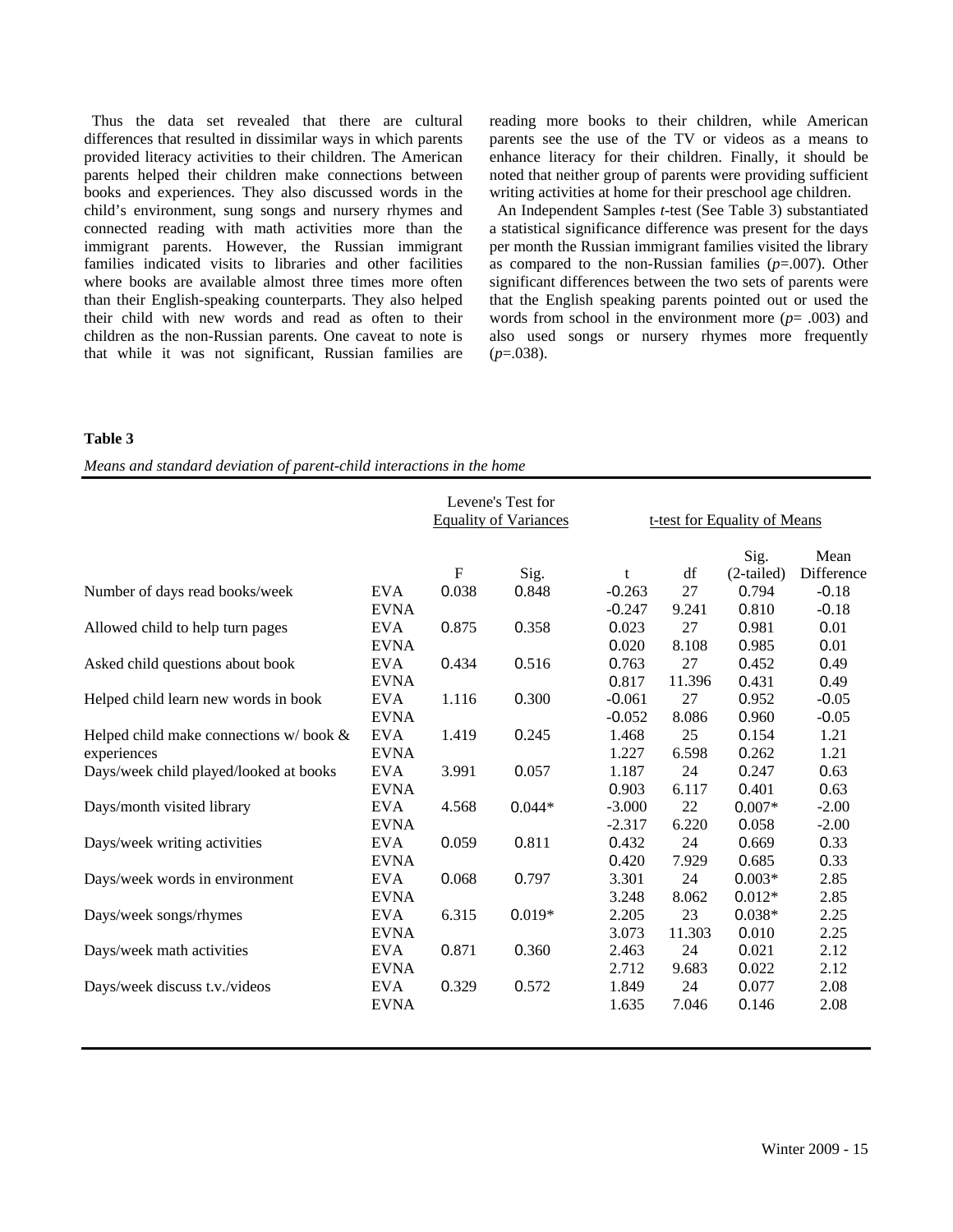#### *Differences in the developmental level*

This investigation further sought to determine if there were differences in the developmental level upon entering kindergarten of children receiving preschool services (i.e., PAT, Head Start, preschool) among Russian immigrant

#### **Table 4**

*Language of the child and early education* 

families compared to American families. The data set revealed only three Russian immigrant children participated in early education services through Head Start while 52 American born children were exposed to early education from either a preschool or Head Start setting (see Table 4).

| Language of the child |          | Early Education |           |                   | Total  |
|-----------------------|----------|-----------------|-----------|-------------------|--------|
|                       |          | none            | Preschool | <b>Head Start</b> |        |
| English               | N        | 31              | 27        | 25                | 83     |
|                       | Lang %   | 37.3%           | 32.5%     | 30.1%             | 100.0% |
| Russian               | N        | 14              | 0         | 3                 | 17     |
|                       | Lang $%$ | 82.3%           | 0%        | 17.6%             | 100.0% |
| Total                 | N        | 45              | 27        | 28                | 100    |
|                       | Lang %   | 45%             | 27%       | 28%               | 100.0% |

*Note: Lang % =Percent within Language of Child*

 When the means of the participants regarding developmental level upon kindergarten entry were compared using a one-way ANOVA, significant differences in developmental readiness level were found in the children receiving early education. When Post Hoc comparison (see Table 5) was applied to early education and percentile rank, it revealed a statistically significant difference between the group receiving no early education and the group receiving preschool education ( $p = .001$ ), and the group receiving preschool education and Head Start (*p* = .041). However, there was not a significant difference between the group receiving no early education and Head Start ( $p = .468$ ). Preschool education provided by the district appears to have the greatest impact on children's education success over Head Start or no formal early childhood experiences.

#### **Table 5**

*Post Hoc Multiple Comparisons of early education and percentile rank* 

| (I) Early<br>Education | $(J)$ Early<br>Education | (I-J) Mean Difference | Std. Error | Sig.    | 95% Confidence Interval<br>Lower Bound | Upper Bound |
|------------------------|--------------------------|-----------------------|------------|---------|----------------------------------------|-------------|
| none                   | Preschool                | $-22.42$              | 5.916      | $.001*$ | $-36.55$                               | $-8.29$     |
|                        | <b>Head Start</b>        | $-7.13$               | 6.040      | .468    | $-21.56$                               | 7.29        |
| Preschool              | none                     | 22.42                 | 5.916      | $.001*$ | 8.29                                   | 36.55       |
|                        | <b>Head Start</b>        | 15.29                 | 6.190      | .041    | 0.50                                   | 30.08       |
| <b>Head Start</b>      | none                     | 7.13                  | 6.040      | .468    | $-7.29$                                | 21.56       |
|                        | Preschool                | $-15.29$              | 6.190      | .041    | $-30.08$                               | $-0.50$     |
|                        |                          |                       |            |         |                                        |             |

*Note: \*The mean difference is significant at the .05 level.*

Next, a table of means was constructed to compare differences in developmental level mean scores of students receiving preschool education, Head Start, and no early education (Table 6). For the three early education opportunities, the mean range was 63.89 for preschool,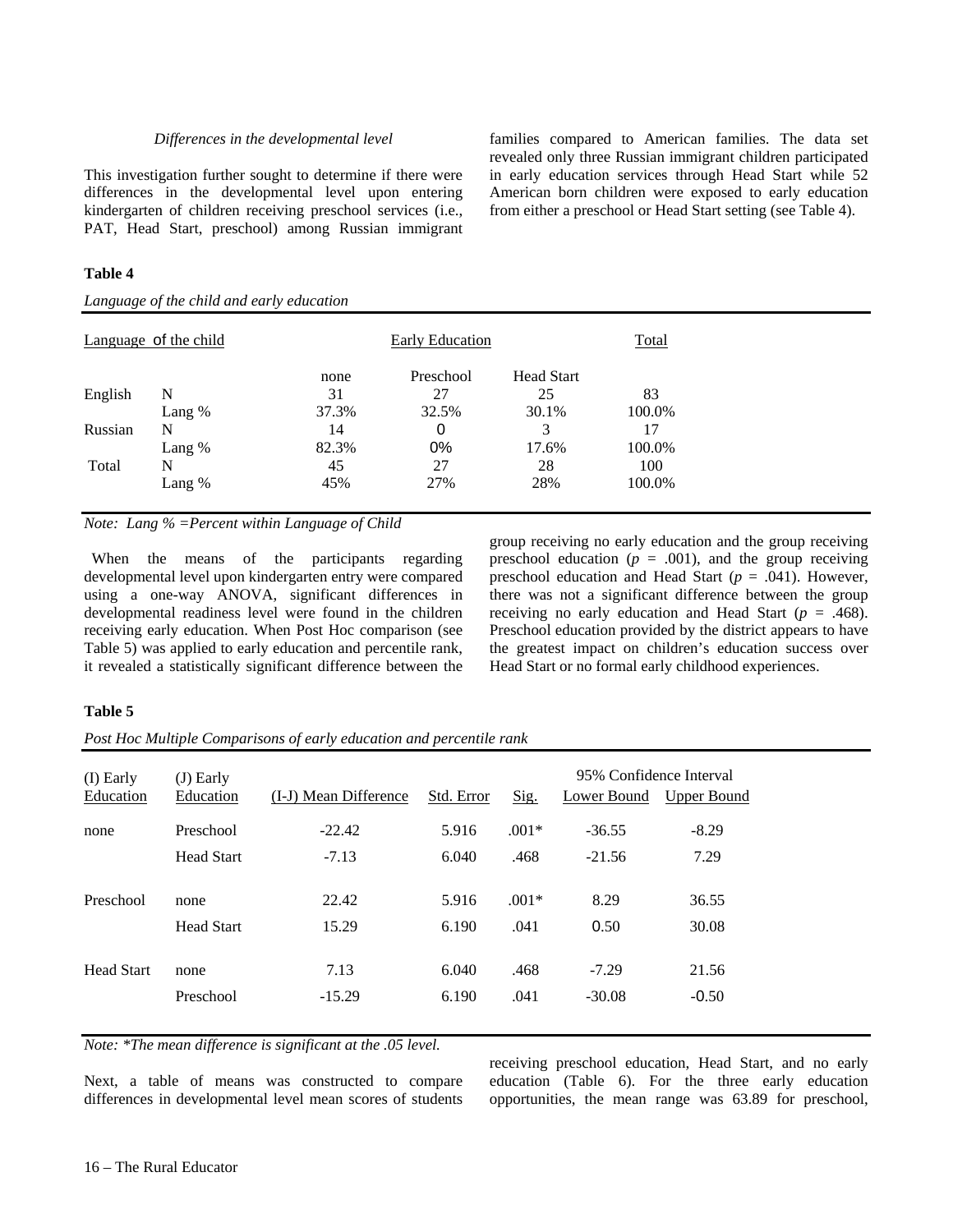48.60 for Head Start, and 41.47 for students receiving no early education services prior to enrolling in kindergarten. Early childhood education apparently is making a difference with these children's academic performance, thus all families should be made aware of these benefits, especially immigrant families.

#### **Table 6**

| <b>Early Education</b> | Developmental Level<br>Mean | N   | Std. Deviation |
|------------------------|-----------------------------|-----|----------------|
| none                   | 41.47                       | 45  | 23.416         |
| Preschool              | 63.89                       | 27  | 20.670         |
| Head Start             | 48.60                       | 28  | 22.626         |
| Total                  | 51.02                       | 100 | 23.999         |
|                        |                             |     |                |

*Developmental level percentile rank table of means* 

#### **Discussion**

 From this investigation it is apparent that rural school personnel areas are being presented with a myriad of unique challenges. As Purcell, East and Rude (2005) argued, since rural school districts represent between 10 to 25% of all districts, they thus represent a significant number of students, including immigrants. Further complicating these challenges is the notion that the educational infrastructures of rural school districts are not prepared to handle even comparatively small influxes of English limited speaking students (Jenson, 2006). The comparison of parental-school interactions between the Russian immigrant families and the American parents in the areas of literacy home activities revealed the role of the library appeared to be very significant for immigrant families. Perhaps solutions to facing such challenges for rural school personnel include securing grants to help fund more mobile library programs, and forming business-school partnerships between the school and the community libraries. These increased partnerships and the use of a mobile library can further support the value that these parents placed on libraries and perhaps remove any obstacles to their access. The analysis of the literacy activities revealed that when the American parents interacted with their children they helped the children make connections with books read to experiences they have had, discussed words in the child's environment, and recited nursery rhymes. Thus, this data set aligned with earlier research (Holloway, 2004) that found that children of ethnically diverse families were less likely to be read to or told a story than white children. Furthermore, the findings, while revealing that immigrant families were valuing literacy by taking their children to the library on a frequent basis, perhaps the parents' lack of English language skills

hinders their interactions with their children regarding vocabulary activities. As Keis (2006) reported, when immigrant families are allowed to interact with literacy materials, they validate their own culture and begin to see themselves differently and ultimately will recognize that they have a right to have a "voice" in this new world (p.14).

 This data set also extends previous research suggesting that preschool education and experiences are essential for kindergarten readiness regardless of ethnic identity (Carter, 2004; Kim & Mahoney, 2004). Unfortunately, children of immigrant families are not attending preschool or Head Start at the same rate as American families, especially in rural areas. More consideration must be given regarding the implications for language-minority students (Grant & Wong, 2003) not attending structured early childhood programs. Perhaps additional literacy efforts must focus on assisting English language learners and parents in acquiring the language and assimilating into the new culture.

 Furthermore, this data set revealed that culture does play a role in how parents deal with learning. Thus, rural teachers and administrators should be specially trained at the preservice level and beyond in order to understand the combined role that language and culture play in student performance (Obiakor & Wilder, 2003). When district personnel receive training and become knowledgeable about and willing to address the needs of ESL students, the various challenges that diversity brings to rural school settings can be minimized.

#### **Implications for Practice**

 Keis (2006) postulated that as the world grows smaller it will become notably important to nourish the home cultures of the culturally diverse families that are an essential part of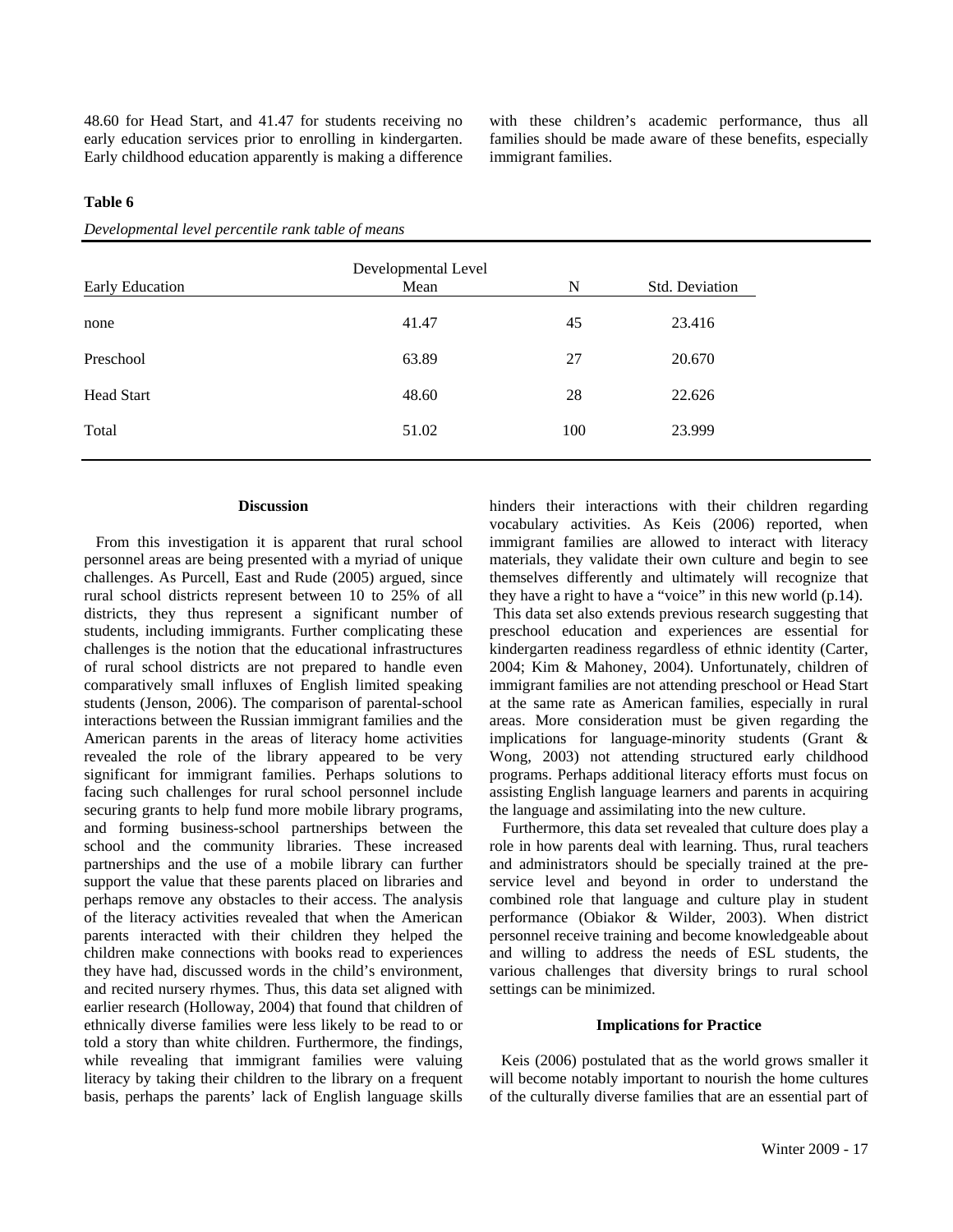the American rural experience (p. 19). As the rural school population continues to grow more diverse, there is a great deal of evidence to suggest the need for literacy-rich home environments and participation in quality early education programs (Aulls & Sollars, 2003; Molfese et al., 2003; Tucker, 1998). It appears parent involvement is a major key to the academic success of all children regardless of ethnicity. Hence, there is a need for family literacy programs that not only teach immigrants the English language but also encourage them to acquire skills that will allow them to feel confident in assisting their children's literacy development and comfortable developing relationships with the school, which would ultimately improve the language and literacy skills of both parents and children and student achievement. Additionally, the possibility of a preschool language immersion program within the Russian community may build trust among the immigrant families, therefore allowing early education opportunities for immigrant children. Strengthening the literacy interactions among parents and their children followed by involvement in quality early education programs will allow children to begin their kindergarten experience prepared. However, an effective way to gather much needed data and improve parental involvement from the Russian immigrant families must be explored. These efforts will provide insight into programs and services that will ultimately equip all children with kindergarten readiness skills needed to successfully begin their education and provide all parents the opportunity to become literate, educated, and their child's best first teacher.

 Furthermore, regarding the preparation of rural early childhood teachers to meet the needs of this ever-changing student population, pre-service teachers would do well to work within various school cultures seeking exposure to diverse populations. Universities should continue efforts within school districts to sustain educational experiences with pre-service teachers as well as veteran teachers. Universities should also continue efforts to address the effectiveness of courses offered in preparing teachers for the diverse populations they will teach. While addressing the needs of teachers on University campuses the need also exists for Universities to reach out and provide resources needed to these isolated rural communities. Perhaps by providing distance learning courses and on-going, on-site professional development with a focus on diverse cultural needs of rural students and parents, these challenges facing rural schools can be met and successfully managed resulting in *"*no child being left behind*"*. While the occurrence of diversity is changing slower in rural settings, the impact of that change is more significant due to capacity. Therefore, the time has come for rural educators to seize these challenges and make them into opportunities for all children. Within the small learning communities that make up our rural schools inclusiveness for all students, especially English learners, can happen and can be made to be successful.

#### **References**

- Ashbaker, B. & Wilder, L.9 (2006). Responding to multicultural challenges in rural special Education. *Multicultural Learning and Teaching 1*(1), 31-44
- Aulls, M. W. & Sollars, V. (2003). The differential influence of the home environment on the reading ability of children entering grade one. *Educational Leadership, 40,* (4), 164-78.
- Beaulieu, L. M. & Israel, G. D. (2005). It's more than just schools: How families and communities promote student achievement. In L J. Beaulieu & R. Bibbs (Eds.), *The Role of Education: Promoting the Economic & Social Vitality of Rural America,* (pp. 44-55). Mississippi State University: Southern Rural Development Center*.*
- Beeson, E. (2001). Rural schools: Principals facing unique challenges. *Principal, 81*(1), 22-24.
- Burgess, Hecht, & Lonigan. (2002). *Home literacy environment and kindergartner's reading achievement*. U. S. Department of Education. NCES 2000-026.
- Carter, G. R. (2004). *Looking anew at parental involvement.* ASCD.Retrieved August 30, 2004, from http://www.ascd.org/cms/index.
- Chamness, P., & Endo, H. (2004). Understanding and meeting the needs of ESL students. *Phi Delta Kappan, 85,* (10). 786-791.
- Davis-Wiley, P. (2002). The demographic profile of diversity in the United States: who are the newcomers of the 21<sup>st</sup> century? *International Education, 32, (1), 49-57.*
- Department of Secondary and Elementary Education. (2007) *Census Data.* Retrieved May 5, 2007, from http://dese.mo.gov/planning/profile/046131.html
- Dodici, B. J., Draper, D. C., & Peterson, C. A. (2003). Early parent-child interactions and early literacy development. *Topics in Early Childhood Special Education, 23,* (3), 124-136.
- Eady, C.K. & Zepeda, S. J. (2007). Evaluation, supervision, and staff development under mandated reform: The perceptions and practices of rural middle school principals. *The Rural Educator 28* (2). 1-7.
- Gandara, P. Maxwell-Jolly, J. & Driscell, A. (2005). Listening to Teachers of English Language Learners. *The Center for the Future of Teaching and Learning*. Santa Cruz, CA.
- Gay, L. R. (1996). *Educational research: Competencies for analysis and application*  $(5<sup>th</sup>$  ed.). Englewood Cliffs, New Jersey: Prentice-Hall.
- Grant, R. A. & Wong, S. D. (2003). Barriers to literacy for language-minority learners: an argument for change in the literacy education profession. *Journal of Adolescent and Adult Literacy, 46,* (5), 386-394.
- Hawkins, M. R. (2004). Researching English language and literacy development in schools. *Educational Researcher, 33,* (3). 14-25.